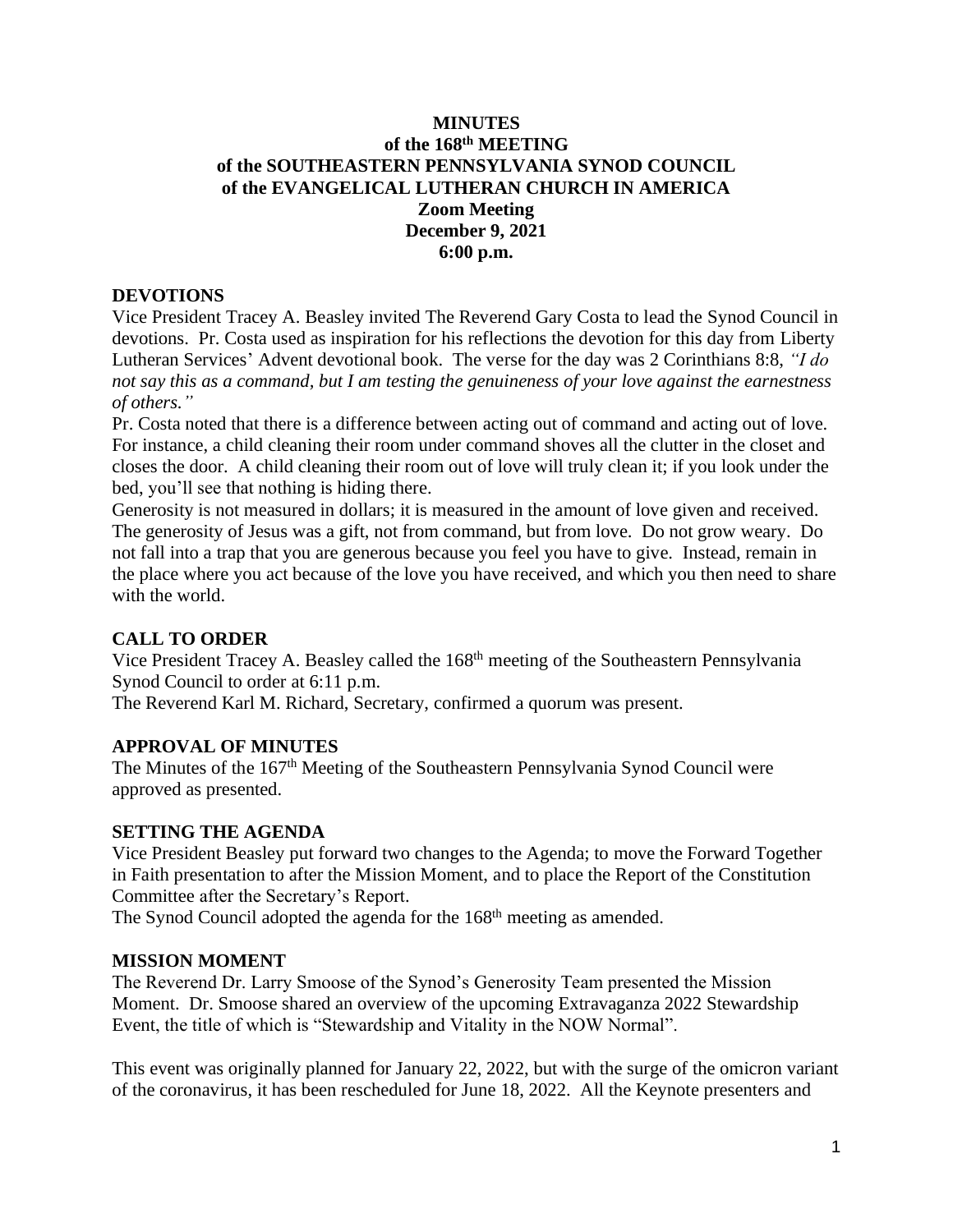Workshop leaders are on board with the new date. This will be a hybrid event, with space for people to attend in-person at Trinity, Lansdale, and others able to attend on Zoom.

The Extravaganza is a significant event. Keith Mundy, who has previously served as the Assistant Director for Stewardship Ministry of the ELCA, said our last Extravaganza was one of the largest such events held in the ELCA.

The two Keynote presenters will be the Rev. Dr. Louise Johnson, currently serving as Executive for Administration in the Office of the Presiding Bishop, having previously served as President of Wartburg Seminary, and in the development office at the Lutheran Theological Seminary at Philadelphia, and the Rev. Dr. Soong-Chan Rah, professor of Evangelism at Fuller Theological Seminary. Dr. Rah was recommended by Dr. William Flippin as one who will bring an appropriate Spiritual and ecclesial response to our present-day realities.

Workshop leaders will include:

- Ryan P. Burge, author of The Nones
- Dave Daubert, author of The Hybrid Church
- Doug Powe, Jr., author of Re-vitalizing Urban and other struggling Congregations
- Tiffany Chaney pastor/developer of Gathered by Grace, reaching out to  $18 40$ year-olds in Montgomery, AL, and Director of Development for Baptist Health System.

The Generosity Team is working to keep this event very affordable. Rather than \$200 for a comparable event elsewhere, the fee to attend will be \$40. The desire is to make it possible for as many people as possible, especially lay people, to participate. Much of the expense has been covered through a grant of \$12,000 from the Stewardship of Life Institute, support from Thrivent Financial, gifts from SEPA congregations, and the host church, Trinity, Lansdale, providing space and logistics.

Support from the Larry House Fund has made it possible for seminarians to attend for free. Larry House served the Seminary for many years in the Development office, and his wife established this fund, held jointly by United Lutheran Seminary and the SEPA Synod, to continue his work of supporting the development of leaders for the church.

Dr. Smoose called on the Reverend Karen Sease, Assistant to the Bishop for Candidacy, Mobility and Interim Ministry, and Mission Advancement, to describe the support our Synod staff will provide to make this event possible. Pr. Sease noted we have enlisted a huge number of volunteers to make this program work, particularly as it is a hybrid event. Pr. Bob Fisher is providing technical expertise. Ms. Cynta Outterbridge is coordinating registration. We may need two different registration platforms, one for in-person, one for on-line participants.

Dr. Smoose noted that on the day of the Extravaganza members of the Synod Generosity Team will be present to guide, coordinate, and lead people to the proper workshop rooms. Bishop Davenport will be preaching.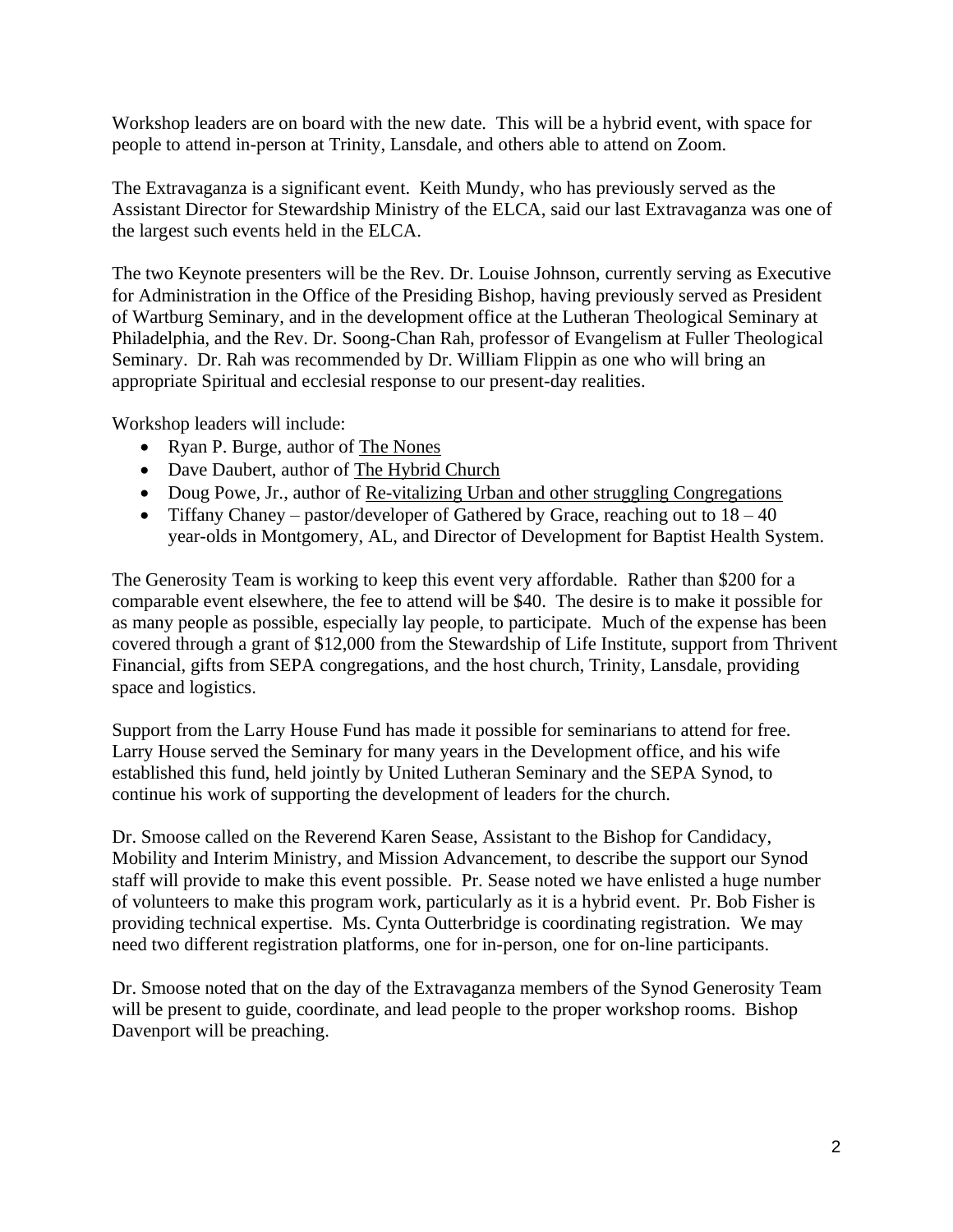Dr. Smoose shared that we want to get the word out about the Extravaganza. Pr. Fisher and the communications team are doing great job, but it is hoped that Synod Council members will share the word. He then asked if there were any questions.

Pr. Gwen King: You said the in-person portion will be limited; do you know how many will be able to attend? Dr. Smoose: probably 150 Pr. King: Can you say again who provided the \$12,000 grant? Dr. Smoose: "SOLI" – Stewardship of Life Institute

Vice President Beasley thanked Dr. Smoose for his presentation.

# **FORWARD TOGETHER IN FAITH**

Ms. Ellen Daneke presented the report on the distribution of grants from the Forward Together in Faith fund.

The FTIF team reviewed 22 grant applications requesting \$171,687 for the 2021-2022 grant year. There was one application which was denied because they are not a congregation, agency or person, affiliated with SEPA. The application was submitted from a church in Uganda.

In 2021, congregations were, and are, still dealing with covid and covid protocols. Some of the grants this year are to continue to assist congregations with improving or expanding their presence using technology. We also have many congregations/agencies looking to do new and innovative ministries as well as equipping leaders and parishioners.

We are excited and thankful for the opportunity to award 21 grants for a little over \$91,000. Applicants will be notified of the decision and the amount of the grant being awarded, in December. Synod Council will be notified of the recipients and amounts, after the above communication goes out. Checks will be mailed the beginning of January 2022.

Total Grants Being Awarded for 2021, (funds distributed in 2022) - \$91,065 Amount given by area of focus:

| <b>Networking</b> | \$5,057  | Communicating | \$15,162 |
|-------------------|----------|---------------|----------|
| Innovating        | \$35,423 | Equipping     | \$35,423 |

#### **REPORT OF THE BISHOP**

Bishop Davenport shared first and foremost her thanksgiving to Jesus that we now have Pr. Stacey-Kyle "Skyle" Rea on staff as our Assistant to the Bishop for Youth, Young Adult, and Spiritual Formation. This is an important position in our Synod, and in the life of the Church. We are fortunate to have someone with Pr. Rea's experience, and even more so, her passion, for bringing youth to Jesus.

The position of Director of Evangelical Mission remains open, but it has been posted. The hope is to have this position filled in the first quarter of 2022.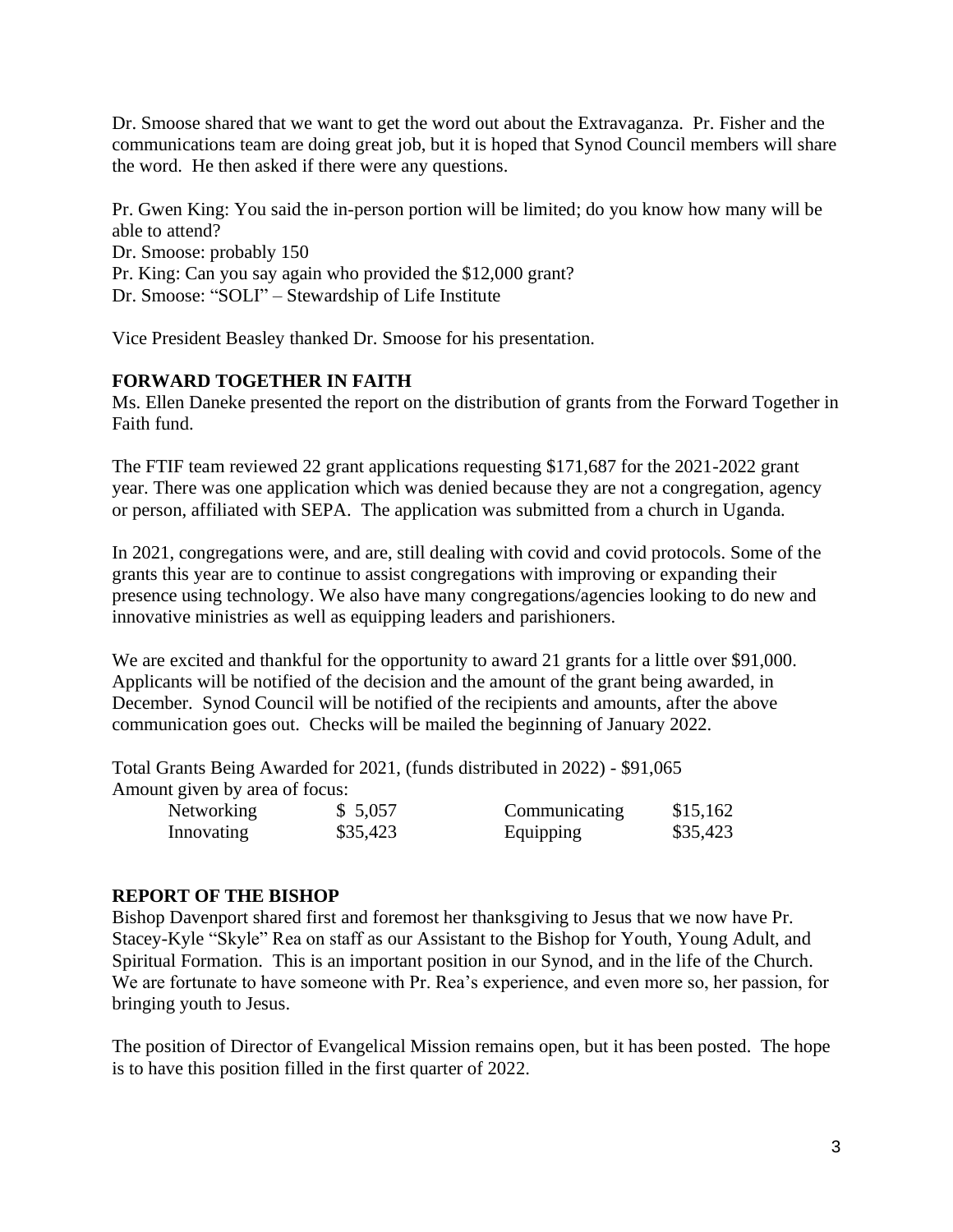Bishop Davenport noted that her report is filled with the things that have occupied her time since the last Synod Council Meeting, including her participation in the Welcoming Event for Bishop Julius McAllister, Sr., Presiding Prelate and Mother Joan Marla McAllister, Episcopal Supervisor of the First Episcopal District African Methodist Episcopal Church, and that she preached at the installation of Dr. Guy Erwin as President of the United Lutheran Seminary.

She commented that rather than reviewing what has been shared in her written report, she would prefer to hear the questions the Synod Council has about the ministry before us.

Mr. Bert Glenn: You reference in your report the reality of "the Great Resignation." At the last Synod Council meeting Pr. Sease noted that we have 42 congregations in need of pastors. Are these retirements? Or have pastors just had enough?

Bp. Davenport: They are leaving for many reasons. Some are moving to new ventures, some are end of year retirements, some had enough of the stress of the pandemic, and some are leaving to be closer to family, some of which is also pandemic related.

Yet, while we have seen a huge loss, we are also seeing a large increase in the number of persons in candidacy. Like after 9/11, at this time some are feeling the call to enter the ministry to make a difference.

Mr. Glenn: Is this resignation common across the synod?

Bp. Davenport: Unfortunately yes, this is being seen across the country.

Pr. Gwendolyn King: Do you have a move in date yet for moving to the new offices? Bp. Davenport: No, not a hard date; we are waiting for some renovation work to be competed. Currently we are hoping it will be AFTER Christmas!

Pr. Serena Sellers: I note you have stepped back from some areas of leadership in the ELCA. Is this self-care, or is there some other reason?

Bp. Davenport: It is partially self-care, and partially intentional. In order to live into our goal of becoming newer, younger, and more diverse, we need to make room for other bishops of color, and to develop more leadership. When I have been in these meetings I have thought "there should be others. What about Bishop Curry, Bishop Ortiz, and Bishop Malpica?" We need to make room for others, so we live into the diversity we claim we want to have.

# **REPORT OF THE VICE PRESIDENT AND THE EXECUTIVE COMMITTEE**

Vice President Beasley noted the minutes of the Executive Committee were included in the materials distributed for this meeting. Vice President Beasley noted that she accompanied Bishop Davenport to the installation of Dr. Erwin as the President of United Lutheran Seminary.

The Vice President Asked members to be sure to reply to the chairs of their respectively assigned committees. Each person on the Synod Council is also on a Synod Committee, and for the work of the church to be completed well, it is important that all reply in a timely fashion when contacted by their committee chairperson.

Vice President Beasley commented on the reality that there are many congregations in leadership transition. Since last meeting she held another Zoom conference with lay leaders. There were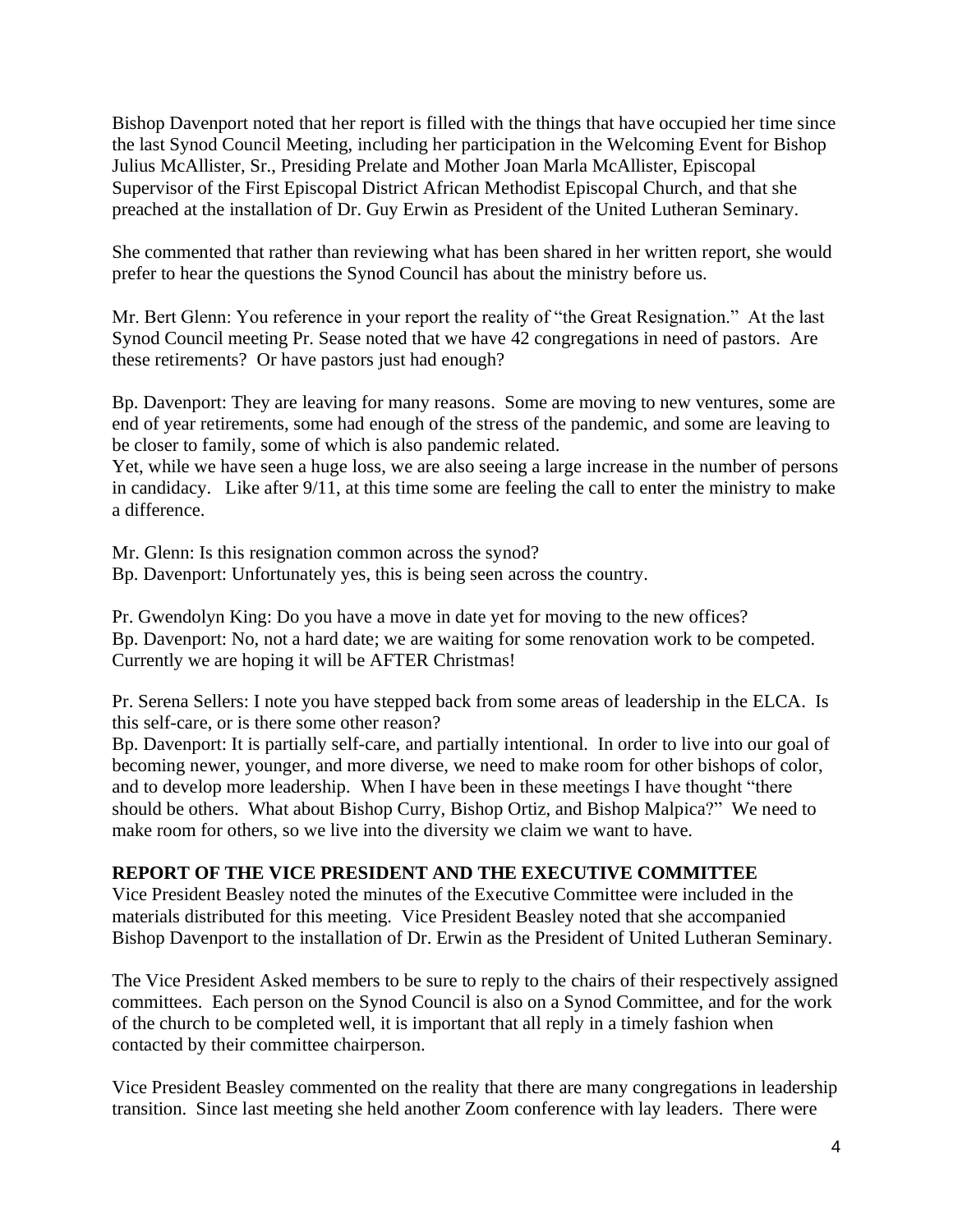30 participants, and about 90% of them were in congregations in transition. There is a lot of anger, and a lot of unhealthy feelings as we continue in the pandemic. She is aware there is a lot of frustration in our congregations, and she was glad to have a chance for lay leaders to meet without pastors present so they could speak freely and air their frustrations without concern. Please remember to pray for our pastors and leaders in this difficult time, but also pray for our congregations.

Bp. Davenport thanked Vice President Beasley for hosting this conversation, and said she is pleased that those who gathered felt supported. The lay leaders have said they would like to gather again for further conversation.

Mr. Glenn: Do you plan to have another session? V.P. Beasley: Yes, I hope to offer one each month.

# **Agenda for 2022 Synod Assembly**

Attention was then turned to consideration of the Agenda for the 2022 Synod Assembly. Ms. Beasley noted the document had been shared in the packet of materials. As it comes from the Executive Committee is comes as a motion. After a second, the Agenda was adopted as presented.

# **REPORT OF THE SECRETARY**

Secretary Richard's report began with consideration of a Synodical Appointment, Term Call to St. John, Hatboro. As part of the consideration of this call, the Synod Council entered **Executive Session.**

# **Results of the consideration in Executive Session:**

**S.C.21.12.01. THEREFORE, BE IT RESOLVED THAT** the Southeastern Pennsylvania Synod Council extend a two-year Term Call by Synodical Appointment at St. John, Hatboro, to the Reverend Stratford (Bo) Cuthbert Bannister, V, effective January 1, 2022, extending to December 31, 2023, under the Protocol for a Pastor Serving a Congregation under Synodical Appointment of the Southeastern Pennsylvania Synod.

# **The Synod Council adopted the resolution.**

# **Actions on the Roster**

# *Calls to Interim Ministry*

**S.C.21.12.02. THEREFORE, BE IT RESOLVED THAT** the Southeastern Pennsylvania Synod Council call the **Rev. Gwendolyn King** to interim ministry at Trinity Evangelical Lutheran Church (Havertown) beginning October 11, 2021, and extending until a pastor is called by the congregation or until Pastor King resigns this call, whichever comes first.

**The Synod Council adopted the resolution.**

**S.C.21.12.03. THEREFORE, BE IT RESOLVED THAT** the Southeastern Pennsylvania Synod Council call the **Rev. Elaine Quincey** to interim ministry at St. Peter's Lutheran Church (Pottstown) beginning December 1, 2021, and extending until a pastor is called by the congregation or until Pastor Quincey resigns this call, whichever comes first.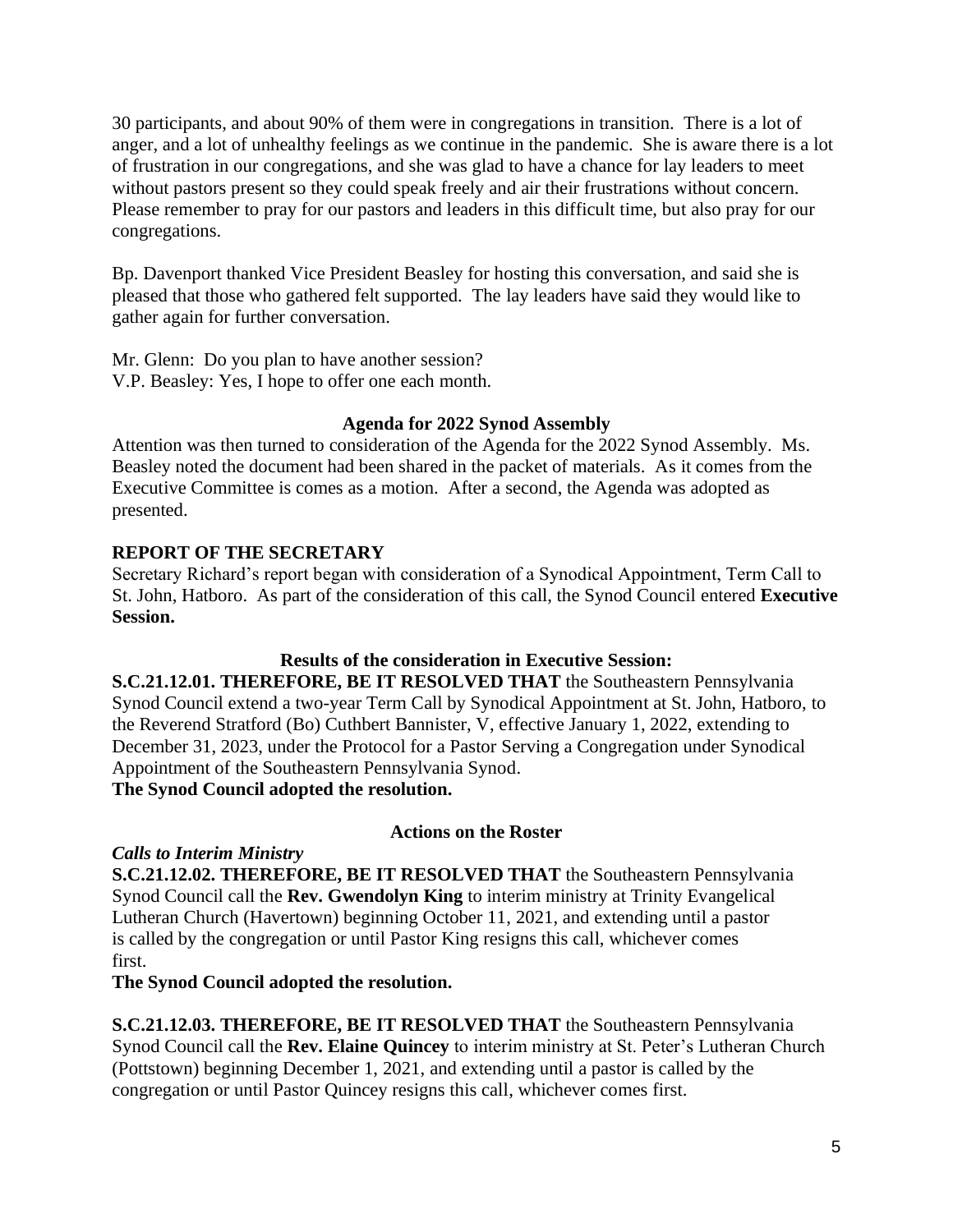# **The Synod Council adopted the resolution.**

## *Renewal of Term Call*

**S.C.21.12.04. THEREFORE, BE IT RESOLVED THAT** the Southeastern Pennsylvania Synod Council call the Rev. David Bruner as Pastor of Adult Discipleship and Intergenerational Mission (PADM) at Paoli Presbyterian Church, Paoli, Pennsylvania. This renewable term call is effective January 1, 2022, through December 31, 2022. This call requires an annual report to and meeting with the synodical bishop for the length of this call.

# **The Synod Council adopted the resolution.**

# *Renewal of Call to Specialized Ministry*

**S.C.21.12.05. THEREFORE, BE IT RESOLVED THAT** the Southeastern Pennsylvania Synod Council extend a renewable call to Specialized Ministry to the **Rev. Margaret J. Ainslie**  as Director of Pastoral Care at Doylestown Hospital beginning February 27, 2022, to February 26, 2023. This call requires an annual report to and meeting with the synodical bishop for the length of this call.

**The Synod Council adopted the resolution.**

# *On Leave from Call Requests*

**S.C.21.12.06. THEREFORE, BE IT RESOLVED THAT** the Southeastern Pennsylvania Synod Council extend on leave from call status to the Rev. Dr. William Flippin, first year, effective September 1, 2021.

**The Synod Council adopted the resolution.**

**S.C.21.12.07. THEREFORE, BE IT RESOLVED THAT** the Southeastern Pennsylvania Synod Council extend on leave from call status to the Rev. Susan K. Ericsson, first year, (disability) effective November 1, 2021.

**The Synod Council adopted the resolution.**

# *Requests to move from Active Roster to Retired Roster*

**S.C.21.12.08. THEREFORE, BE IT RESOLVED THAT** the Southeastern Pennsylvania Synod Council extend retired status to the Rev. Stephen A. Keiser, effective January 1, 2022 **The Synod Council adopted the resolution.**

**S.C.21.12.09. THEREFORE, BE IT RESOLVED THAT** the Southeastern Pennsylvania Synod Council extend retired status to the Rev. Ronald P. Wesemann, effective January 1, 2022 **The Synod Council adopted the resolution.**

# **Recording of email vote to extend call for Synod Staff position.**

As part of the Actions on the Roster, Secretary Richard announced the results of the email vote to call Pr. Skyle Rea to be the Assistant to the Bishop, and includes the results here for the record.

On November 9 and 10, 2021, the SEPA Synod Council was asked to consider and vote on the following resolution: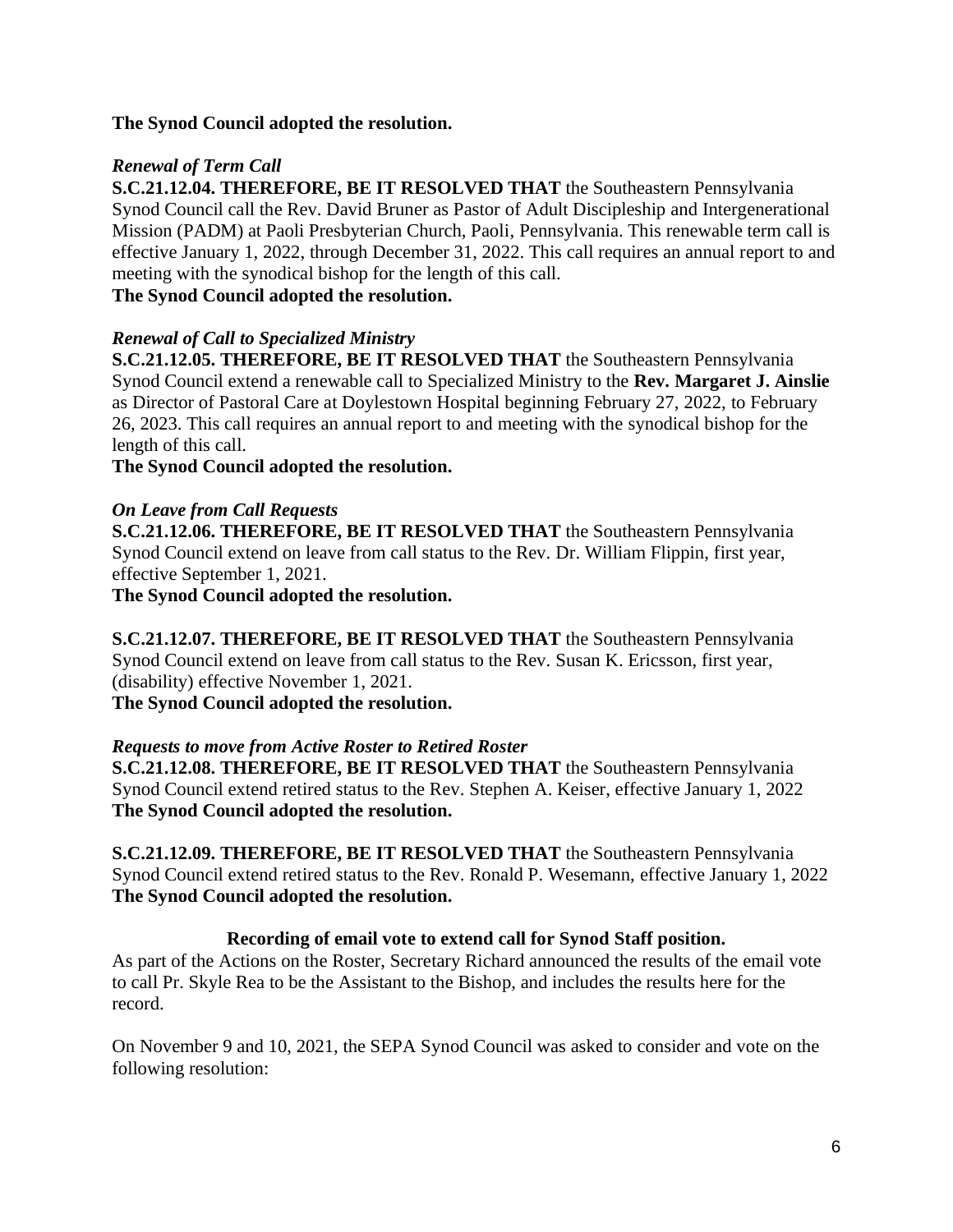**S.C.21.12.10. THEREFORE, BE IT RESOLVED THAT** the Southeastern Pennsylvania Synod Council call the Rev. Stacey-Kyle Rea as Assistant to the Bishop for Youth and Young Adult Discipleship beginning December 1, 2021. This position is co-terminus with the synodical bishop.

**The Synod Council replied with 26 yes, 0 no votes. The resolution is adopted.** Congratulations, Pastor Rea!

## **Information not requiring action**

*Death:*

The Rev. Richard (Dick) Hess, October 24, 2021

#### **Amendments to the Constitution of the Southeastern Pennsylvania Synod**

Secretary Richard put before the Synod Council several resolutions to amend the Constitution of the Synod by adding and/or modifying various Continuing Resolutions. The first proposal deals with procedures for the Committee on Reference and Counsel. The proposed change sets a deadline for when submissions to Reference and Counsel may be received and still be presented for consideration at the Synod Assembly. The proposal is to set the deadline a week in advance of any one-day Assembly, in order to provide sufficient time for Reference and Counsel to do the necessary research to make appropriate recommendations to the Assembly regarding affirming, defeating, or referring the actions of a particular resolution. To that end, the Council was asked to consider the following:

#### **S.C.21.12.11. THEREFORE, BE IT RESOLVED THAT the Southeastern Pennsylvania Synod Council adopt the following amendments to the Constitution, Bylaws, and Continuing Resolutions of the Southeastern Pennsylvania Synod, ELCA regarding deadlines for submissions to Reference and Counsel:**

*Proposed additions are underlined, deletions are struck through.*

#### **S7.32.A01.** *The Synod Assembly shall be governed by the following Rules of Procedure:*

*1. Rule Regarding Distribution*

*The distribution of any materials that do not come to the Assembly through regular reports, synod committees, agencies, institutions, or Synod Council must be approved by the Committee on Reference and Counsel. Therefore, no materials may be distributed to the Assembly without the prior approval of Reference and Counsel.*

#### *2. Rule Regarding Resolutions Not Meeting the Deadline for Reference and Counsel*

*The assembly, by a two-thirds vote, may grant permission for consideration of a resolution that a voting member wishes to bring to the floor, but which has not met the imposed deadline of the Reference and Counsel Committee. If the assembly is one day, whether in person or virtual, any resolution not meeting the original deadline MUST be submitted one week prior to the assembly AND be granted permission for consideration by the two-thirds vote as indicated above. NO RESOLUTION WILL BE CONSIDERED PAST THIS DEADLINE.*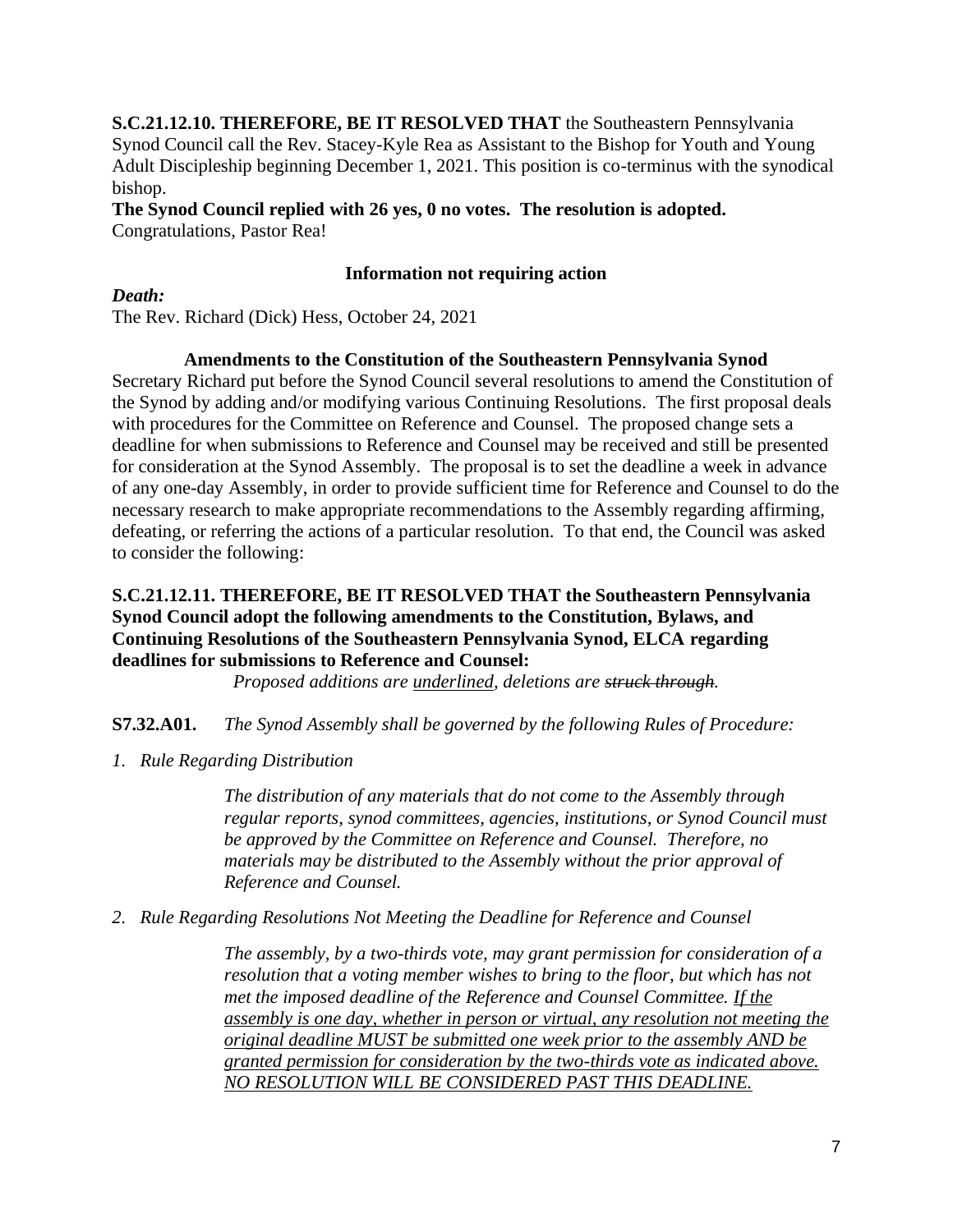- *4. Rules for Dealing with Memorials and/or Resolutions Submitted to the Committee on Reference and Counsel*
	- *(1) The deadline for submitting memorials and/or resolutions to the Committee on Reference and Counsel shall be one month before the opening of the Synod Assembly.*
	- *(2) The Committee on Reference and Counsel shall publish all memorials and/or resolutions, submitted by the deadline, at the synod website no later than two weeks before the opening of the Synod Assembly.*
	- *(3) The Committee on Reference and Counsel shall make available to Synod Assembly voting members when they register at the Synod Assembly electronic copies hard copies of all memorials and/or resolutions, submitted to the committee by the deadline, and the committee's recommendations. For in person assemblies the committee will make available hard copies at the site.*

#### **The Synod Council adopted the resolution.**

The next set of proposed amendments regard service in various capacities in the Synod. Secretary Richard noted that about five years ago the Executive Committee had proposed, and the Synod Council had concurred, that because of the level of responsibility, time commitment, and role of oversight in each of the following positions, one could serve either on Synod Council, as Dean of a Conference, or on Candidacy Committee, but not on more than one at a time. This has been reflected in the nomination letter each year. When this had been proposed, a set of continuing resolutions had also been drafted, but it appears that they were either not formally adopted, or if adopted, their adoption was not recorded. Secretary Richard brought these proposed amendments to the Council for adoption so that our Constitution and our practice are aligned. He pointed out that there are two proposed resolutions, which state the same thing, but which will be placed at two separate sections. The reason for this is to ensure they are easily accessible, as one who has a question about nominations may not think to check the section about the deans, and one who is interested in the parameters of a dean may not think to look also in the section regarding nominations. The following was placed before the Council:

#### **S.C.21.12.12. THEREFORE, BE IT RESOLVED THAT the Southeastern Pennsylvania Synod Council adopt the following additions to the Constitution, bylaws, and Continuing Resolutions of the Southeastern Pennsylvania Synod, ELCA:**

*S9.08.01.A21. No person may serve concurrently in more than one of the following positions in this synod: member of the Synod Council, dean of a conference, and member of the Candidacy Committee. Election or appointment to one of these positions shall constitute resignation from the others.*

*S12.01.11.A21. No person may serve concurrently in more than one of the following positions in this synod: member of the Synod Council, dean of a conference, and member of the Candidacy Committee. Election or appointment to one of these positions shall constitute resignation from the others.*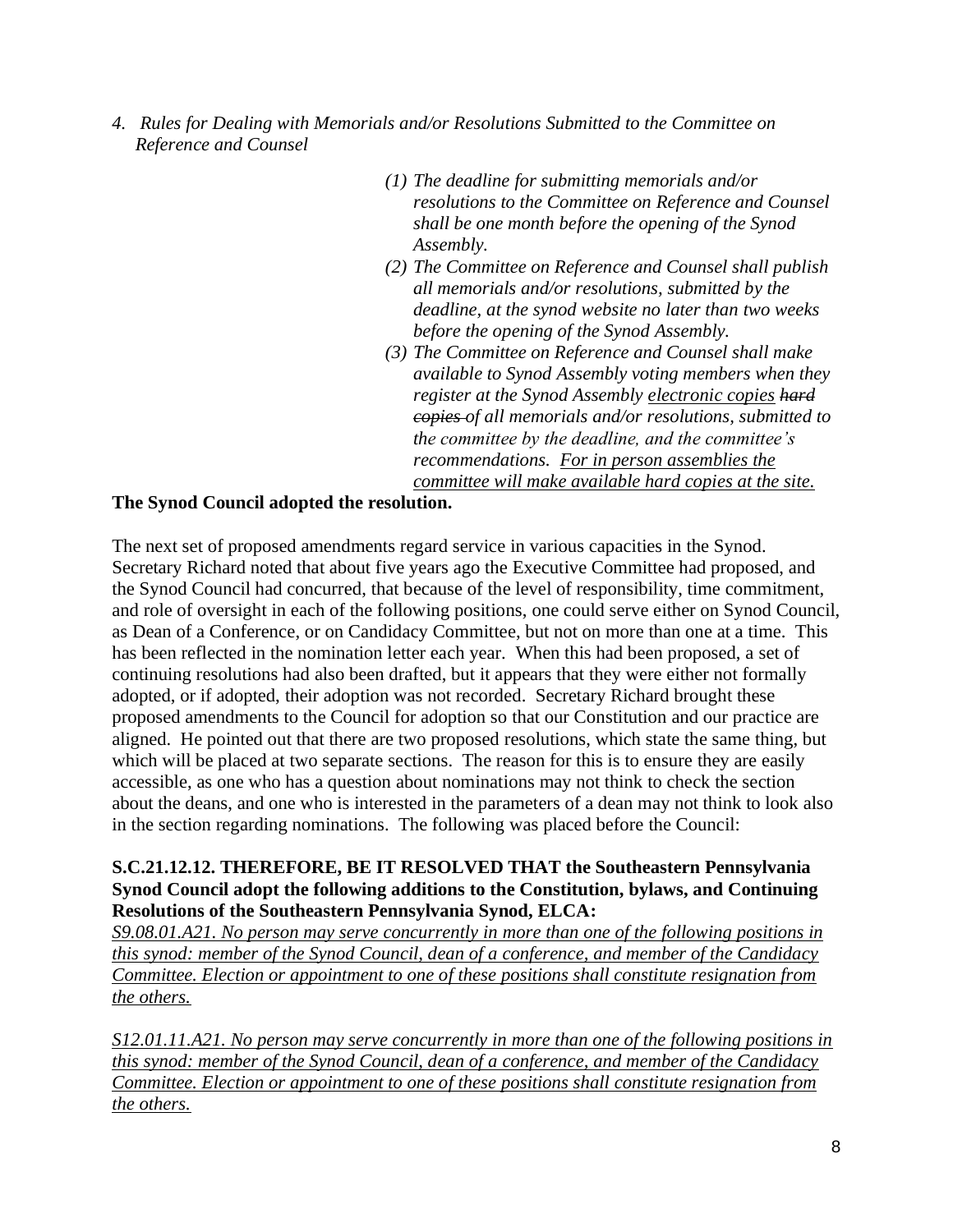## **The Synod Council adopted the resolution.**

## **Affirmation of Board Members for Liberty Lutheran Services**

We have received a request from Dr. Luanne Fisher, President and CEO of Liberty Lutheran Services, that the SEPA Synod Council affirm the election of members of that board for a second term, consistent with their practice and the bylaws of that organization. These persons were elected by the Liberty Lutheran Board at its September 21, 2021, meeting. To that end, Secretary Richard put before the Synod Council the following resolution:

## **S.C.21.12.13. THEREFORE, BE IT RESOLVED THAT the Southeastern Pennsylvania Synod Council affirms the following people to serve on the Board of Directors of Liberty Lutheran Services: Beverly Bortz -** *Christ's Lutheran, Orland***, Paul Engstrom -** *Christ's Lutheran, Oreland***, Robert Keddie -** *Gloria Dei Lutheran, Huntingdon Valley***, David Stettler -** *St. Peter's Lutheran-Lafayette Hill,* **and Evan Speece -** *St. John Lutheran, Blue Bell***.**

Discussion ensued.

Mr. Bert Glenn: I do not understand why we would need to do this. If it is their board, and they have voted for these people, what is our role in this? Are we giving a Synodical imprimatur without much information or background?

Pr. John Heidgerd: I have a similar feeling to what Mr. Glenn has. What level of vetting do we do of these candidates that would warrant our affirming them?

Pr. Serena Sellers: I believe it is an historical vestige of when the Social Ministry Organizations and the Synod were more closely tied, and we provided more financial support than we do now. As these are supposed to be active members of our congregations, this is more like reading the banns at a wedding. "If anyone has reason to object" is the basic point, to ensure that these people are indeed members in good standing of one of our congregations.

Pr. Heidgerd: Do we know if they are members in good standing?

Vice President Beasley: I also have a problem affirming people that I know nothing about. Also, I do not know of boards where you have more than one person from the same congregation serving at the same time. And I wonder about people of color or language other than English; is there such representation on this board? Do we have a say in this?

Secretary Richard: What I shared with Vice President Beasley is similar to what Pr. Sellers has said. I did not have time to get a copy of their constitution prior to this meeting, and so I do not know the specifics of the relationship. One thing I am curious about is that we recently made significant changes to the description of the relationship between the Social Ministry Organizations and the Synod, and I am not sure what our ties are anymore. I had sent the proposed revisions to each of the SMOs, asking for feedback in light of current understandings and arrangements. It is my understanding that these relationships have been formally severed, due in large part to state requirements for funding streams, and that our relationship is, as Pr. Sellers noted, more historical in nature.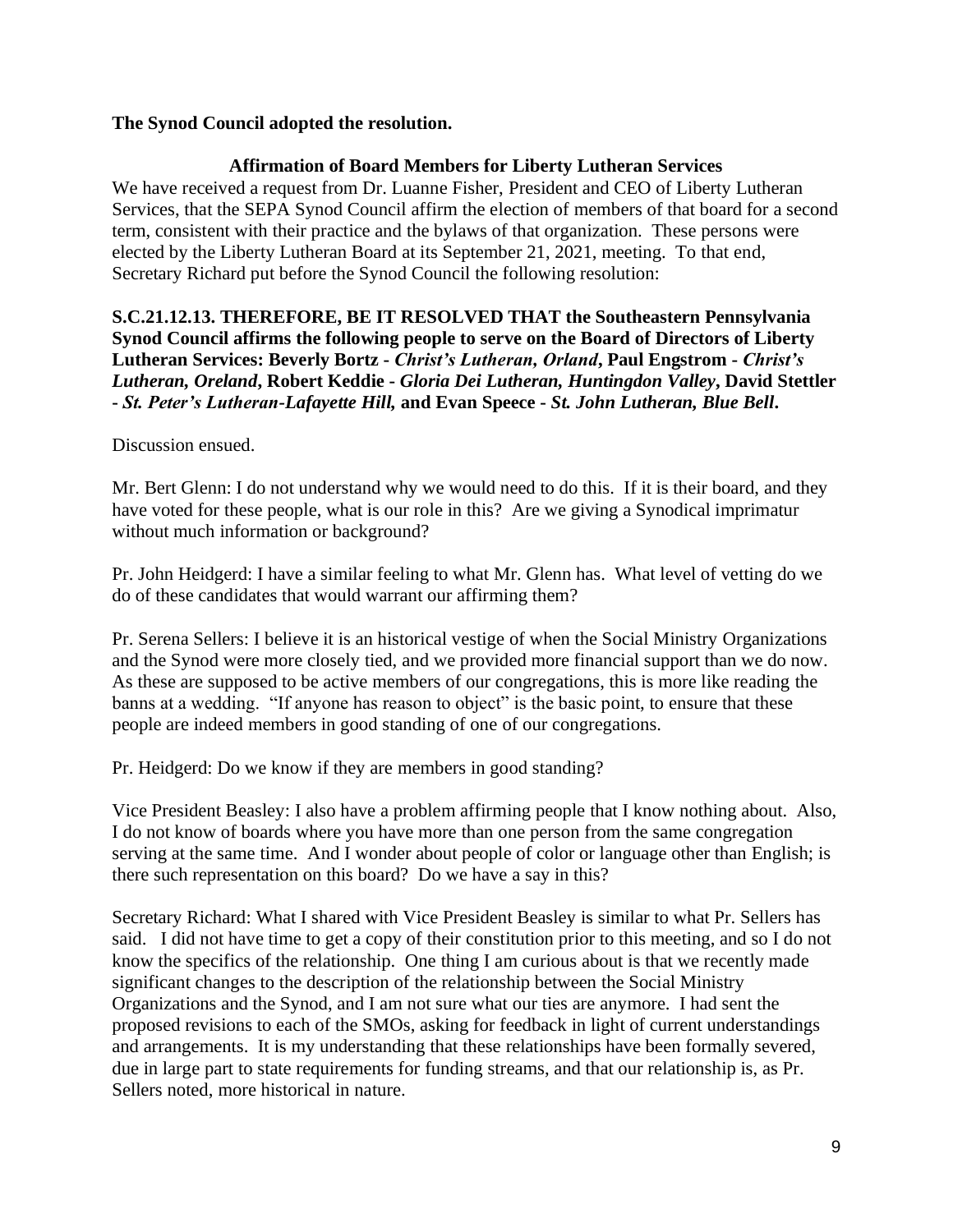Dr. Luanne Fisher has indicated that their constitution calls for the Synod Council to affirm these members. I do not know if that is still needed, but according to their documents it is still a part of the process. If we still have a role to play in approving board members, we may need to revise our recent amendments.

Bishop Davenport: We do the same thing with the United Lutheran Seminary, and so, as Pr. Sellers said, it is just a part of what we have done.

V.P. Beasley: Why do we do this with some, and not with others? We do not have this provision at Lutheran Settlement House.

Bp. Davenport: It depends on their constitution.

Sect. Richard: It may be that Lutheran Settlement House has updated its constitution more recently than Liberty Lutheran Services.

Pr. Heidgerd: Bishop, is it the same with the Seminary as it is with Liberty Lutheran? It is my recollection that with the Seminary, the Synod has a role to review and recommend candidates to the Board, rather than ratify persons others have nominated.

Sect. Richard: It is a different process with the Seminary. It is my sense that the process was different when we had a closer tie with our SMOs, providing both more money and more people. Still, I do not remember ever vetting candidates to their boards. It was a method for the Social Ministry Organizations to let us know who the persons are that are serving, so that we could be aware of our connections with the SMO, and so if we wanted to know what was happening at the organization, we had board member with whom we have a contact.

Pr. Heidgerd: It is, however, a liability issue. If we approve their board members and there is some misconduct, then we are open to liability. I think there is a good reason for us not to approve this.

Mr. Glenn: I agree with Pr. Heidgerd with the liability concern. Could we do something less than approve, and perhaps acknowledge receipt of their action to seat these board members?

Sect. Richard: I am sympathetic to that. "Affirm" is different than "approve." Do I sense "affirm" is still too strong for your comfort?

Pr. Heidgerd: Yes. I think we should turn this back, and say we do not affirm, and let them deal with whatever constitutional issues this raises for them.

Mr. Glenn: We also want to be clear that we are not *dis*-approving them, or claiming that these are not good people. We just do not see the need for us to have a role in their placement.

Pr. Sellers: I understand the desire not to approve, and the liability concerns expressed. I also have more knowledge than most of the historic, supportive, and wonderful relationships we have with our SMOs, and while they may need to change their constitutions, I like Mr. Glenn's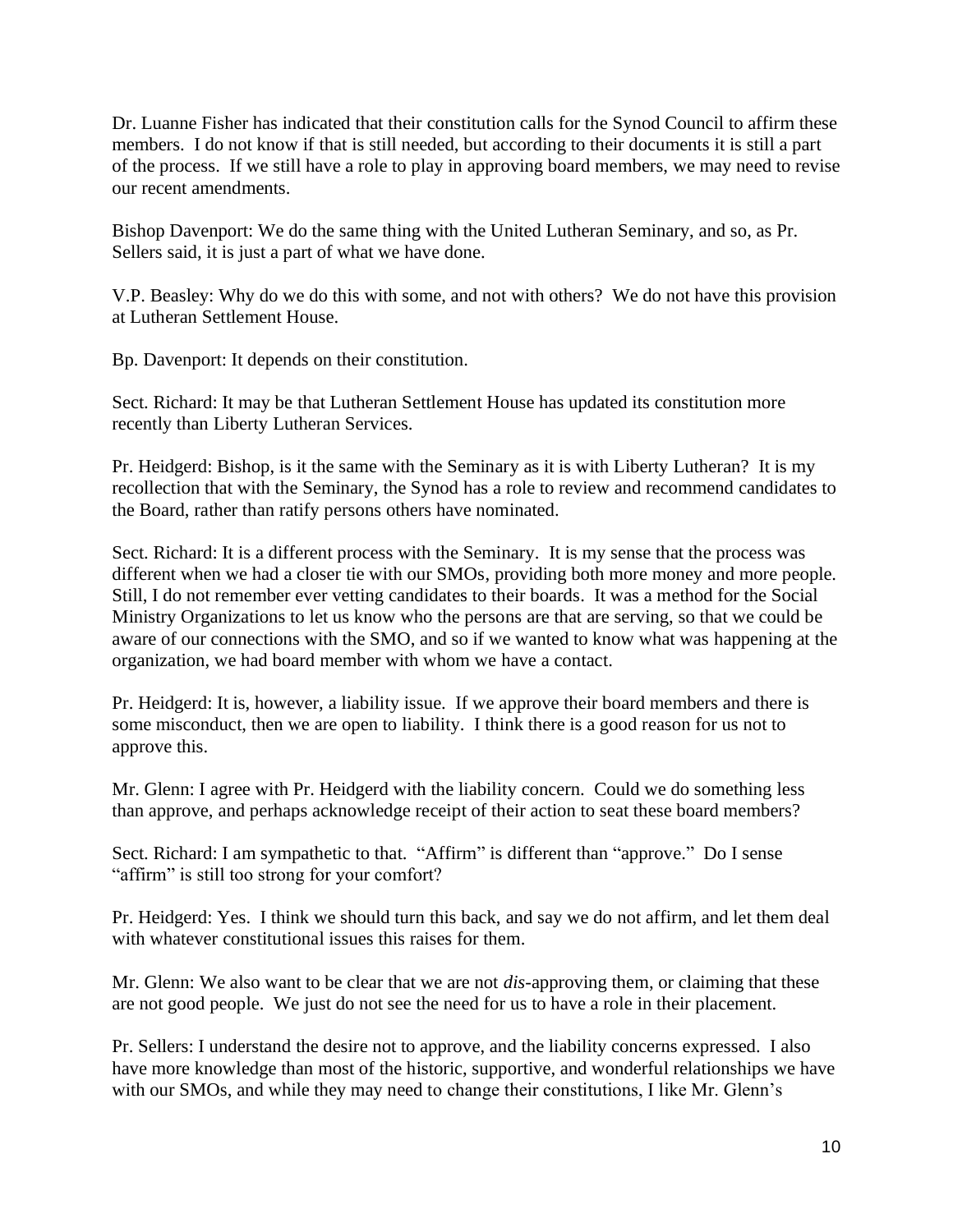suggestion that we acknowledge receipt and recommend that they adjust their constitution so that they no longer require Synod Council approval. This is kinder than saying "no, we do not approve; do what you have to do." This feels a bit disrespectful of the truly supportive and good relationship we as a Synod have had with Liberty Lutheran over the years.

Pr. Nathan Krause: I also worry that receiving this and turning it back would be disrespectful of a partner in ministry, and may give the impression that we no longer want to have a relationship. It may convey, "We no longer care about the work you do." Instead, I think we should be saying the opposite. We do care about this relationship, and we want to increase our involvement in what you are doing. For instance, The Manor at Yorktown is next to the congregation I serve, and when Liberty Lutheran bought it, they never even thought to make contact with the local congregation, asking how we can partner. The problem is we are having less of a tie than we should have. I do not understand why this is an issue.

V.P. Beasley: I do not think we are saying we want to reject this, but that we need to change the wording. How can we affirm, when we know nothing about the candidates? Can we change this wording?

Sect. Richard: I have concerns, as do Pastors Sellers and Krause, of what this says to our ministry partner. As for changing the wording, I believe "affirm" is the wording in their bylaws, and so we would not be able change that word. My preference would be to acknowledge that we have received this, and before we affirm this, we would like to have more information as to what their process is, what their documents say, and why it is important for us to affirm board members.

Pr. Gwendolyn King: I am much more comfortable with an acknowledgement of receipt than I am with an affirmation, especially in light of our commitment as a Synod to inclusion of persons of color, persons whose primary language is other than English, and LGBTQIA persons. We have statements that respond to that, and I do not know where Liberty Lutheran stands on this. They likely hold similar commitments, but until I know, I am uncomfortable with a vote of affirmation. It is not just about what they do, but how that work is carried out.

Pr. Joseph Klinger: Do they need this affirmation right away? Can we table this and get the information we need, and consider this at our next meeting?

Sect. Richard: This would be an option. They are already appointed, and have been serving since September, and so I would presume we can wait on this.

Pr. Klinger: could we also ask that they be the Mission Moment, so that we can hear directly what it is that they do?

V.P. Beasley: Yes, we can do this.

Bp. Davenport: I am all about maintaining relationship. I have been around long enough to know that this is not just rubber stamping. It is about relationships. Some of the choices before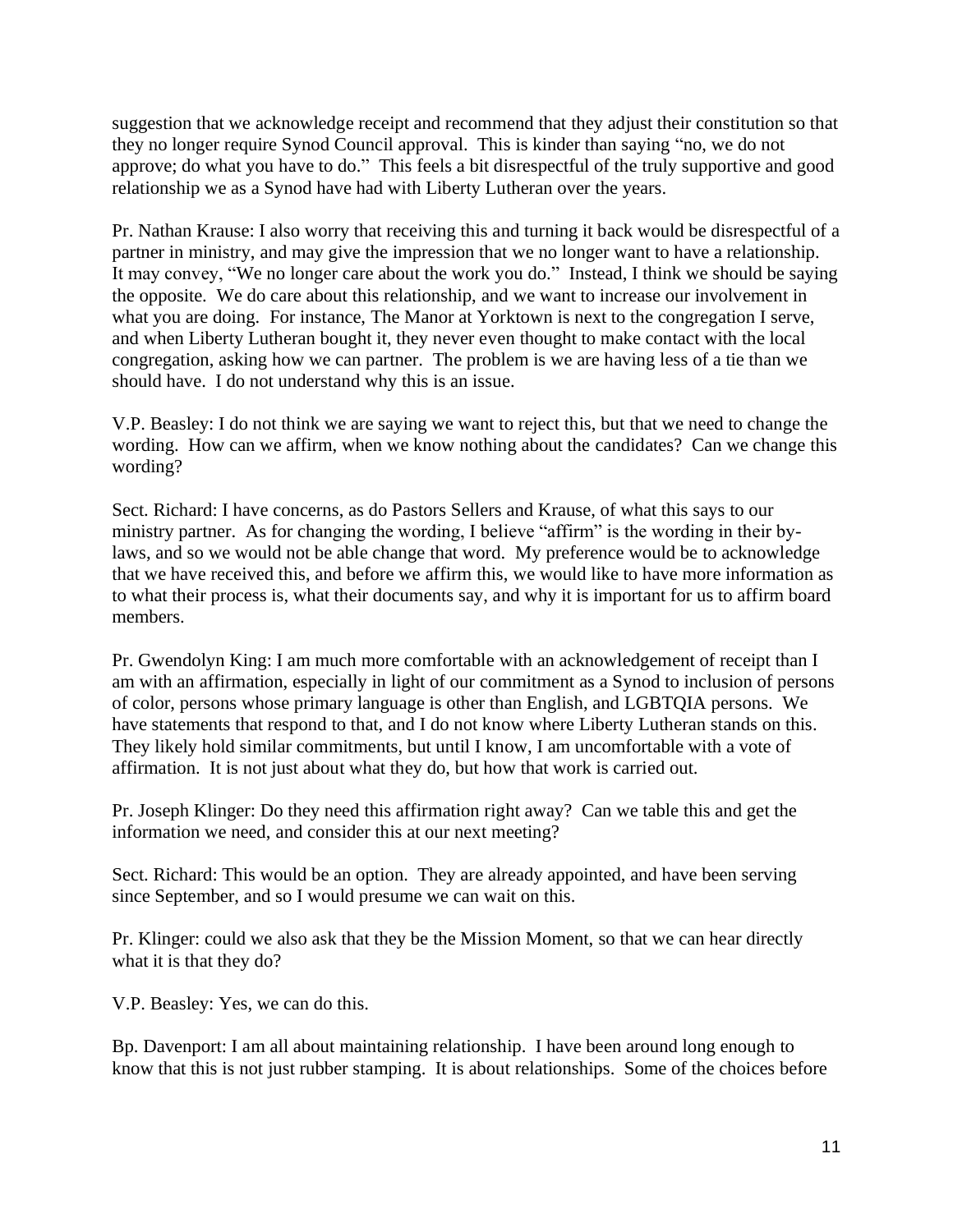us would give the impression that we no longer care about this relationship, and so I agree with Pr. Klinger that we table this, and seek more information and understanding.

Mr. Everett Wick: Merely approving their board members seems to be just a formality. A relationship doesn't depend on approving or not their members. Other actions, such as inviting them into our meeting, will do more to build the ties. I am in favor of tabling until we have more information.

Pr. Krause: Will we continue to cut ties? We recently approved action of the Bear Creek Board. How is this different?

Pr. Heidgerd: Let me clarify my position. My comments were not to cut ties, but to remove formalities that expose us to liabilities we do not need.

Mr. Adam Clark: With regard to the issue of Bear Creek, there was an issue of eminent domain, and if we did not endorse, the pipeline would have won anyway, and we would not have received anything from the transaction. We had no other real choice.

Pr. Krause: Just a different type of liability.

Pr. Sellers: We are not talking about beginning, or ending, a relationship. We are *in* a relationship, and I do not want to see us damage a relationship we already have.

Sect. Richard: We have different relationships with each of these institutions: the seminary, the camp, and each of the SMOs. As there are unique aspects to each of these relationships, perhaps it would be best to table this until we can gather more information.

Pr. Klinger: I move we table this until the next meeting, and that in the meantime we gather more information, and invite a representative from Liberty Lutheran join us for our next meeting.

#### **The Synod Council approved the motion, and the resolution is TABLED.**

#### **2022 Housing Allowances for Rostered Ministers on Synod Staff**

The housing allowances for the staff were shared in the information sent to the Synod Council. Secretary Richard put forward the following resolution to affirm the allowances to fulfill provisions in the tax code.

**S.C.21.12.14. THEREFORE, BE IT RESOLVED THAT** the Southeastern Pennsylvania Synod Council approve the 2022 housing allowance for Bishop Patricia Davenport, Pastor Robert Fisher, Pastor Violet Little, Pastor Stacey-Kyle Rea, and Pastor Karen Sease, and

**BE IT FURTHER RESOLVED THAT** the recipients be reminded that the amounts so designated as rental/housing allowance are excludable from the gross income of the respective recipients only to the extent that said amounts are used to rent or provide a home. Further the amount eligible for the Section 107 exclusion may not exceed the fair rental value of the minister's home (including furnishings and appurtenances) plus the cost of utilities. To the extent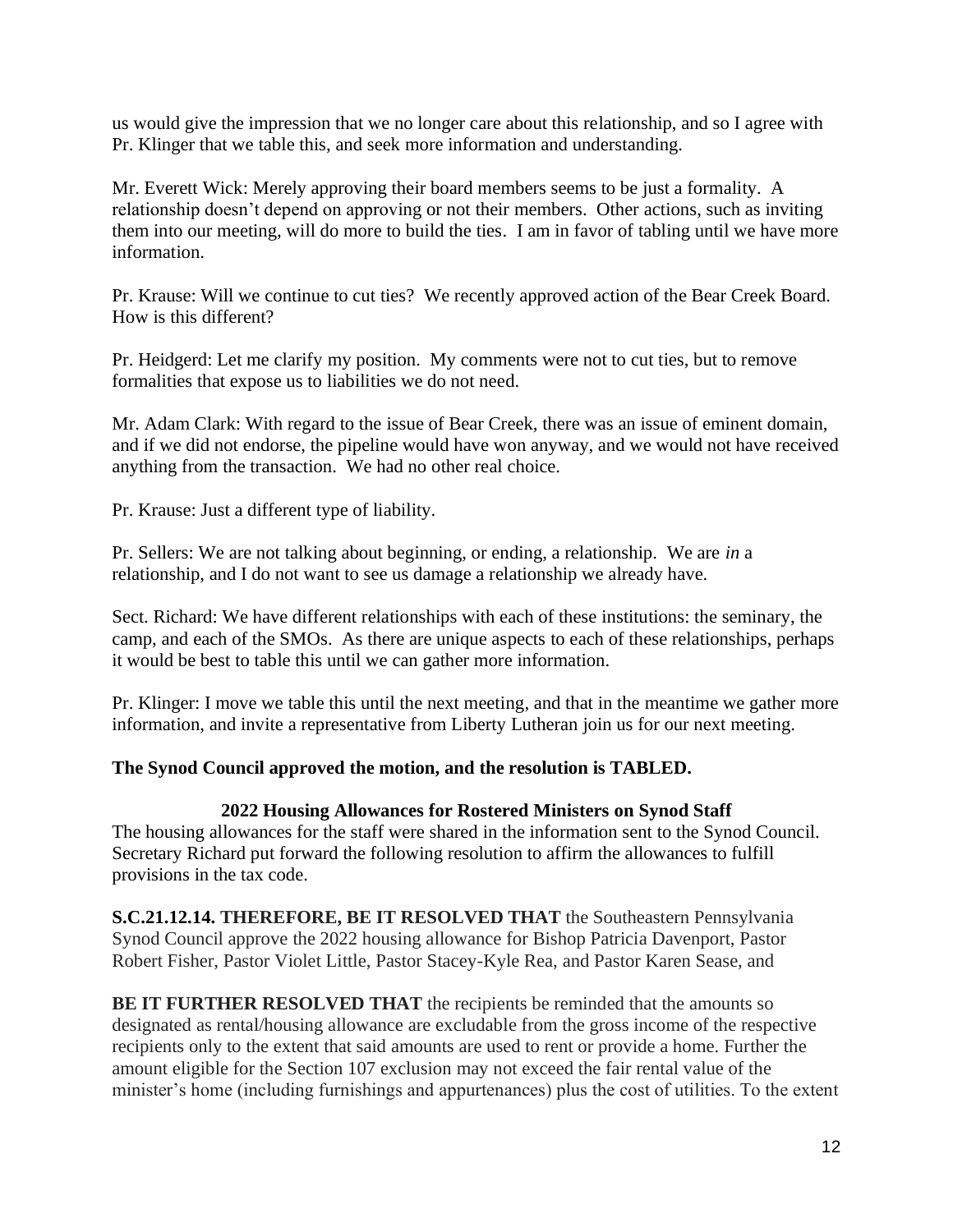a greater amount is designated as rental/housing allowance, the designation will be ineffectual with respect to such amount.

# **The Synod Council adopted the resolution.**

# **Resolution from the Reconciling in Christ Task Force**

Secretary Richard shared that the following resolution comes from the Task Force, and was received Monday. Some tome was needed to gain some understanding of what is being proposed, and so the Synod Council did not receive this item until late in the week.

He read the background to the Council, as all may not have had time to see it. The desire of the Task Force is to enact new provisions that have been adopted by ReconcilingWorks for those congregations and synods who have been granted status as Reconciling in Christ organizations. SEPA Synod had been recognized back in 1995, and there have been changes to the expectations of ReconcilingWorks since then which we have not yet implemented. To that end, the Task Force brings the following resolution to the Synod Council for comment, so that if there are revisions to be adopted, they can be completed in time for presentation to the Synod Assembly. Ms. Gail Penman, a member of the Synod Council, is also a member of the Task Force.

**THEREFORE, BE IT RESOLVED THAT** the Southeastern Pennsylvania Synod adopt the following welcome statement:

We, the Southeastern Pennsylvania Synod of the ELCA, rooted in Jesus' gospel of liberation, unconditional love, and hospitality, welcome all into fellowship and community. This welcome includes those who have traditionally been marginalized in society inclusive of all sexual orientations, gender identities or expressions, physical or mental ability, or station in life. As God's beloved, we are committed to the work of racial equity and to the pursuit of justice in our communities. We encourage all of our congregations to this work of the gospel, creating safe spaces for their members to bravely be their full selves. We celebrate and affirm all of God's children just as they are with all of their differences and gifts.

**BE IT FURTHER RESOLVED, that** the Southeastern Pennsylvania Synod provide annual financial support to ReconcilingWorks, as required by ReconcilingWorks guidelines;

**BE IT FURTHER RESOLVED, that** the Southeastern Pennsylvania Synod commit to providing resources and equipping programs for congregations and leaders throughout the synod, to financially support these initiatives, and to regularly evaluate the inclusivity of the ministries of the synod;

**AND BE IT FURTHER RESOLVED that** the above resourcing, equipping, and evaluating be done through the creation of an Inclusive Communities Committee at the synodical level. Respectfully Submitted,

The SEPA Reconciling in Christ Task Force,

The Rev. Alina S. Gayeuski and The Rev. Jay C. Mitchell, Co-Chairs

Pr. King shared her appreciation for the work of the Task Force. She expressed her desire to not undermine the work done, but she has many concerns regarding the wording of the Welcome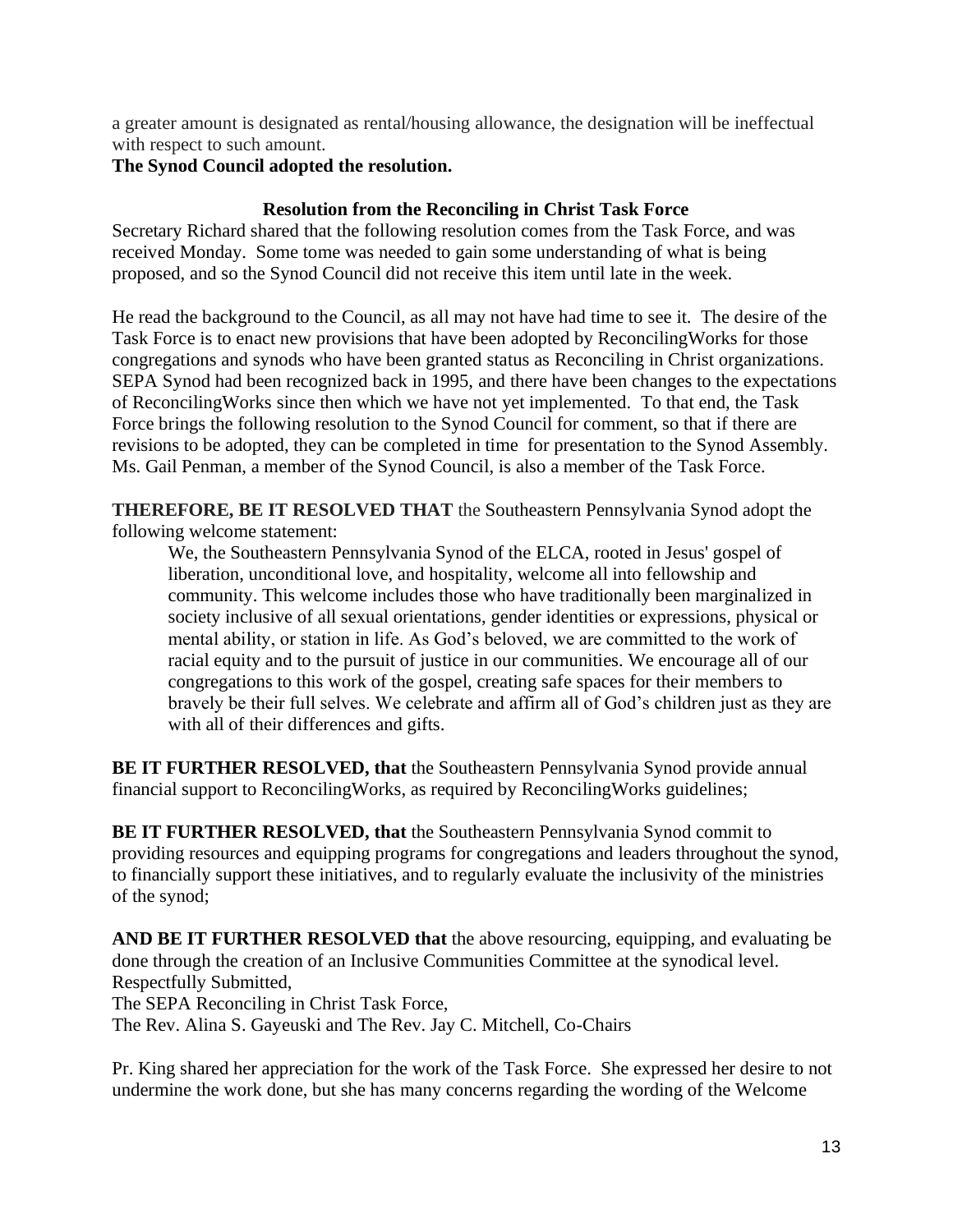Statement. If this is to be a truly welcoming statement, then each of the "categories" listed could use expansion. She said she has many suggestions.

Pr. King stated that some of the areas that could use strengthening are in the area of being the Beloved Community, welcoming people of color and all ethnic and racial backgrounds. We should also encourage all our congregations to embrace the work of the Gospel by welcoming the stranger.

If this is not the appropriate time, is it possible to share her concerns and suggestions with Ms. Penman to take to the Task Force?

Ms. Penman said that she and the team would welcome any and all suggestions for consideration.

Mr. Glenn shared that he is fully supportive of the direction you are taking, but as the chair of the Finance Committee, what financial support are we being asked to commit to this? It is important to know, as we are building the budget for presentation at the Assembly.

Ms. Penman shared that there is no explicit number, just an encouragement to lend financial support.

Mr. Glenn stated that it would be most helpful to have a number suggested for inclusion in the budgeting process.

Bp. Davenport noted that the ReconcilingWorks website suggests \$50 per individuals, \$75 for organizations, and \$1,000 for a lifetime gift.

There was also some questioning regarding the make-up and expenses associated with the establishment of the proposed Inclusive Communities Committee.

Pr. Sellers shared that we, and the Task Force, recognize there is a need for revision, and further discussion would be better done after revisions can be made from this input.

Sect. Richard agreed, noting that the Task Force was not asking for action at this meeting. They are seeking input, so that a refined resolution can be submitted next meeting to garner Synod Council's affirmation prior to the Assembly.

# **Constitution Committee**

The Reverend Gary Costa, chair of the Constitution Committee, stated that the Committee is working with six congregations that are revising and updating their constitutions. Of these six, there are two congregations whose constitutions have been reviewed, and are ready to be approved by the Synod Council. These include Church of the Trinity, Fairview Village, and Grace, Royersford. He moved that the Council adopt the following resolution:

**S.C.20.12.15. THEREFORE BE IT RESOLVED THAT** the Southeastern Pennsylvania Synod Council approve the changes to the constitutions of Church of the Trinity, Fairview Village, and Grace, Royersford.

**The Synod Council adopted the resolution.**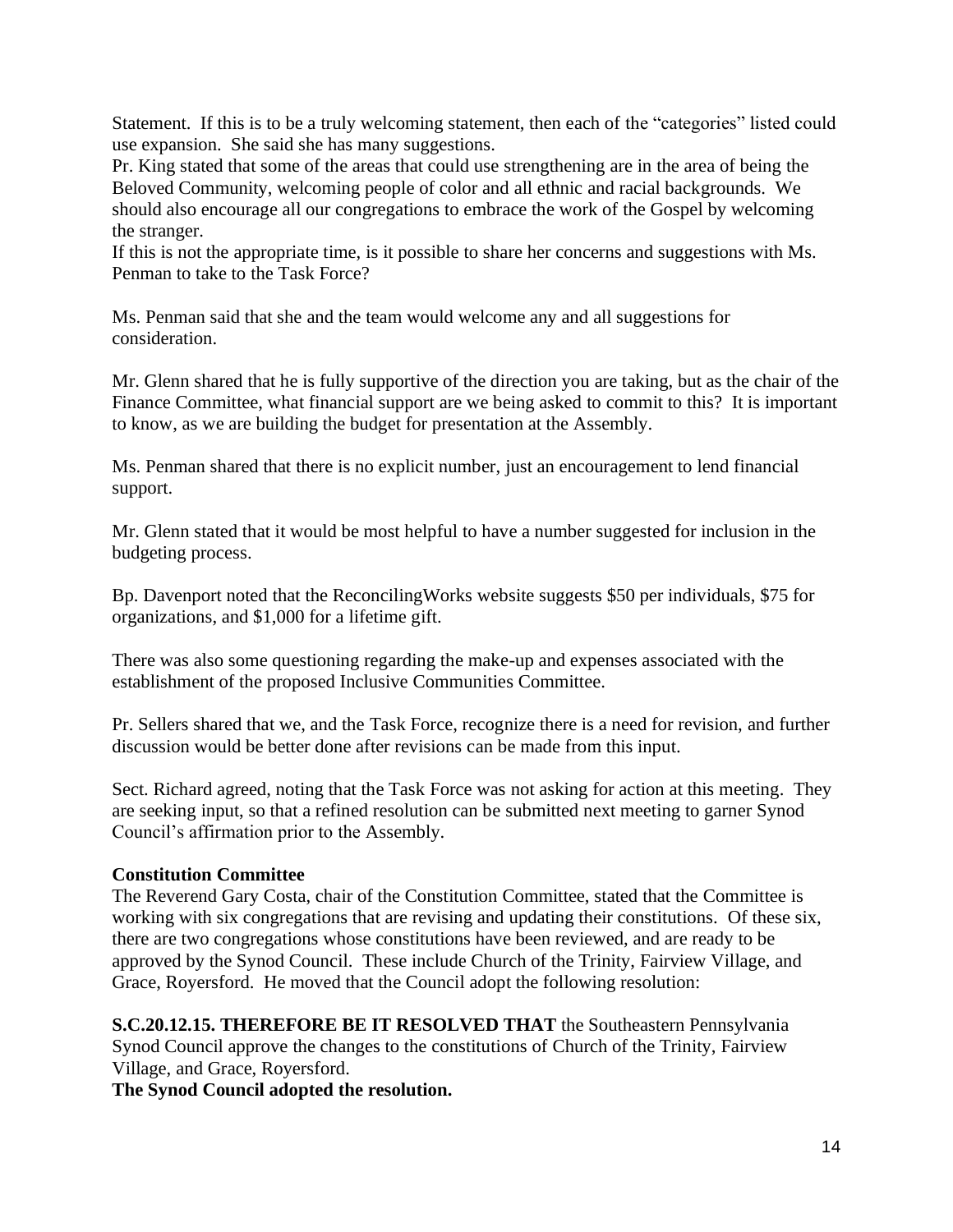# **REPORT OF THE TREASURER AND FINANCE COMMITTEE**

Ms. Janet Neff, Treasurer, felt unwell and needed to leave the meeting early, so Mr. Martin Schwab, Senior Accountant for the Synod, asked if anyone had questions about her written report. He also shared that we are doing well, with unrestricted investments approximately double what we had budgeted. This is due to the performance of our investment funds, and receipts from the sale of the property of the former Grace, Norristown, and because our expenses continue to be lower in the ongoing pandemic.

Mr. Bert Glenn, Chairperson of the Finance Committee, presented his report.

The Committee met in November and reviewed the role of the committee with the new members. The Committee also reviewed the financial reports and found no issues or irregularities. The Finance Committee was informed that the Fund for Mission Trustees had met, and authorized a grant of \$15,000 to Grace, Broomall, to supplement a mission pastor. This is a partnership with Temple, Havertown.

The Committee learned of the action of the Executive Committee to form a team to review the Fund for Mission Guidelines. The Finance Committee wonders if there should also be discussion of policies and procedures for other funds the Synod holds. Among these funds are St. Petri-Hope money, targeted for congregations in NE Philadelphia, a fund received from the former Grace, Norristown, designated for congregations in Montgomery County, and the Fisher Trust, to assist congregations in Bucks County with building/property issues.

Would it be good to have the Synod Council set some protocols for these funds? Unlike the Fund for Mission and Forward Together in Faith funds, it does not appear as though there are clear parameters for their usage.

Bp. Davenport noted that we need to have flexibility to access funds, but that does not mean there should not be any oversight.

Pr. Sellers noted that some Conferences have more structure than others. Consideration of such structures may be helpful in considering the allocation of such funds.

Sect. Richard shared that the Task Force to review the Fund for Mission Guidelines is schedule to meet on January 11, 2022.

# **INVESTMENT COMMITTEE**

Pr. John Heidgerd, Chairperson of the Investment Committee, shared the report. A meeting has not yet been called, but Pr. Heidgerd has been reviewing the investments. We have nearly \$11 million in assets under management, including \$550,000 added from the former Grace, Norristown.

# **NOMINATING COMMITTEE**

Pr. Joseph Klinger noted that responses have been slow to the open seats available. Please be intentional in considering, and inviting, people to be placed in nomination. We are looking to be intentional in seeking persons of color, primary language other than English, and LGBTQ persons.

# **OLD BUSINESS**